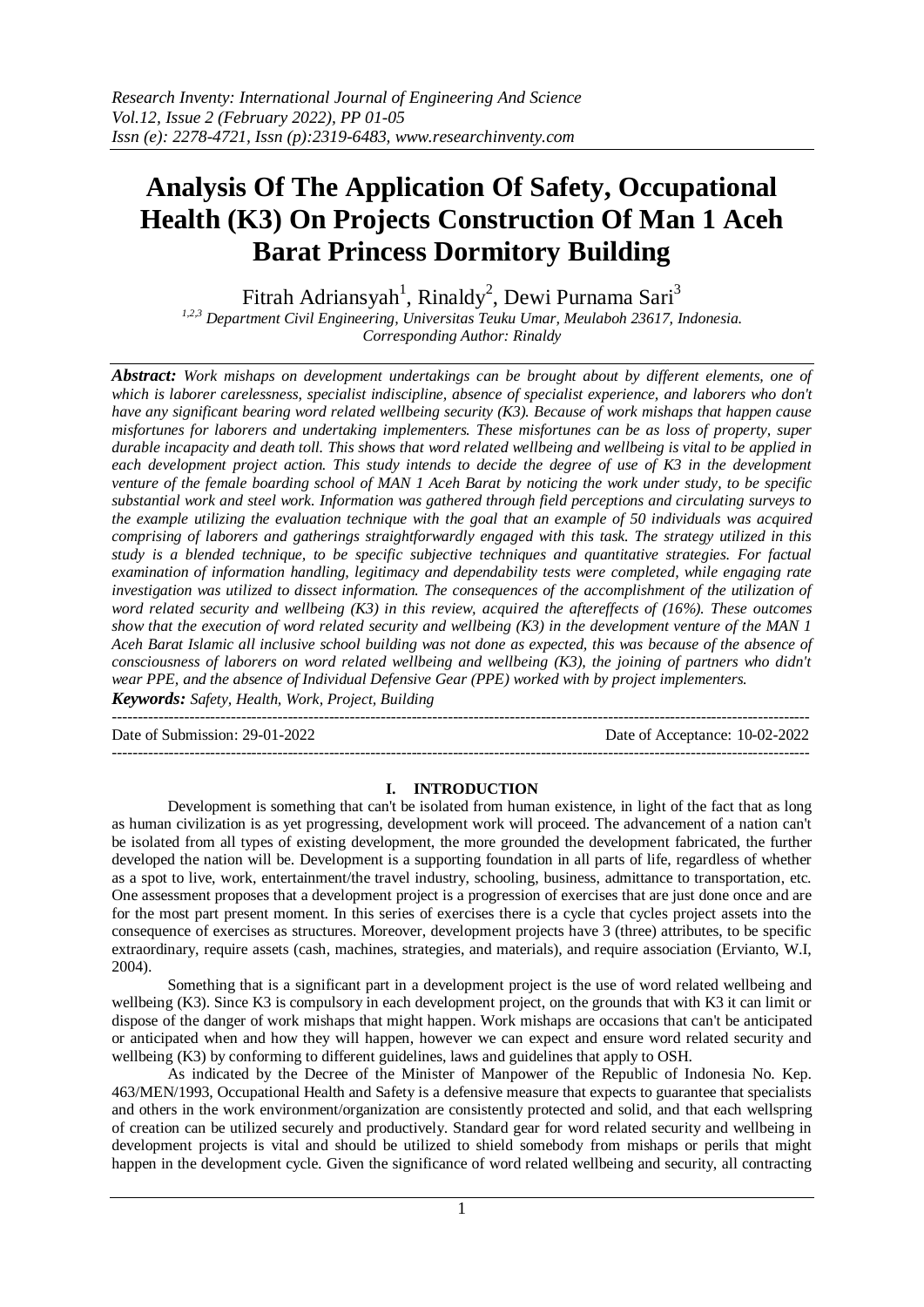organizations are needed to give all fundamental Personal Protective Equipment (PPE) for every single working worker (Ervianto, W.I, 2005).

A few types of individual defensive hardware are standard in development projects and are accessible in plants or the development business. Head protectors and defensive shoes are private defensive hardware that specialists for the most part use to shield themselves from hard articles. In certain businesses, defensive eyewear is required. Complete individual defensive gear assists laborers with ensuring against mishaps and wounds (Charles A. W, 1999). This study expects to decide the degree of use of K3 in the development venture of the the female boarding school of MAN 1 Aceh Barat.

# **II. EXPERIMENTAL PROCEDURE**

The technique utilized in this exploration is a strategy that joins subjective and quantitative methodologies (blended technique). Subjective strategies are utilized to acquire replies from respondents as words, from surveys appropriated utilizing a Likert Scale. For this situation the word structure being referred to begins from firmly deviate, dissent, deviate, concur, and emphatically concur. Besides, quantitative techniques are utilized to acquire numbers on the poll got from respondents, the number being referred to is the worth of the responses from respondents beginning from values 1,2,3,4 and 5 which are then dissected to get Rcount, Cronbach Alpha, and rate esteems..

## **2.1 Validity test**

Legitimacy test is utilized to quantify the legitimacy or legitimacy of an instrument contained in the poll. Coming up next is the legitimacy test recipe :

$$
\mathbf{r}_{xy} = \frac{N \sum XY - (\sum X)(\sum Y)}{\sqrt{\{N \sum X^2 - (\sum X)^2\} \{N \sum Y^2 - (\sum Y)^2\}}}
$$

Description :

| $r_{\rm xy}$ | $=$ | Correlation coefficient between variables X and Y;        |
|--------------|-----|-----------------------------------------------------------|
| $\Sigma$ X   | $=$ | The scores obtained from the tested respondents;          |
| $\sum~Y$     | $=$ | Total score of all items from all respondents tested; and |
| N            | $=$ | Many respondents.                                         |

The aftereffects of this legitimacy test evaluation are in the event that Rcount > Rtabel, the poll question thing is legitimate, as well as the other way around on the off chance that Rcount < Rtable, the survey question thing is invalid (Priyatno, D, 2010).

#### **2.2 Reliability Test**

Dependability test is utilized to quantify an instrument in the poll which can be supposed to be solid or inconsistent. Here is the equation for the unwavering quality test :

$$
\text{ri} = \begin{bmatrix} k \\ k-1 \end{bmatrix} \begin{bmatrix} 1 - \frac{\sum \sigma b^2}{\sigma t^2} \end{bmatrix}
$$

Description :<br> $\vec{r}$  =

Instrument Dependability;

 $k =$  Number of inquiries;

 $\Sigma \sigma b^2 =$ Number of variation things; and

 $\sigma t^2 =$ Total variance.

The formula for variation things and total variance is as follows.

$$
\sigma b^2 = \frac{\sum x^2 - \frac{(\sum x^2)}{N}}{N}
$$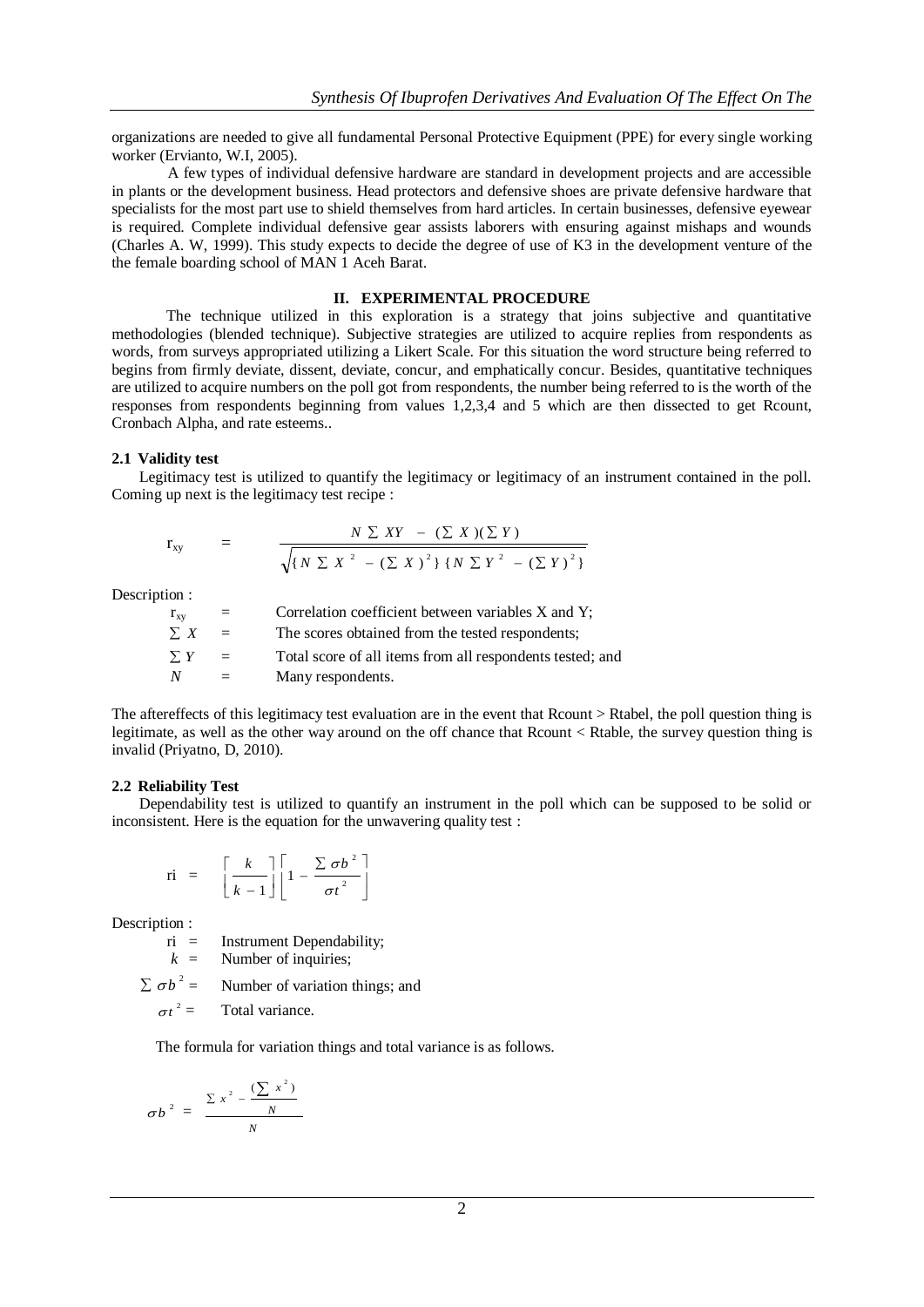| Jumlah       | kuadrat | skor | total | – | Jumlah | kuadrat | skor | total |
|--------------|---------|------|-------|---|--------|---------|------|-------|
| $\sigma t^2$ | =       | $N$  | $N$   |   |        |         |      |       |

Description :

 $\Sigma x^2$ The sum of the squares of variance for each item; and

 $N =$  Number of respondents.

The aftereffects of the evaluation of this unwavering quality test are in the event that Cronbach Alpha  $> 0.6$ , the factors on the poll can be supposed to be dependable, and then again on the off chance that Cronbach Alpha < 0.6, the factors on the survey can be supposed to be inconsistent (Triton, BP, 2005).

#### **2.3 Descriptive analysis**

An assessment recommends that elucidating research will be research that tries to portray ebb and flow critical thinking in light of information, and furthermore presents information, investigates and deciphers (Narbuko, C dan Achmadi, A, 2004). Engaging investigation gives the (mean) and positioning of every boundary examined, and is introduced in plain structure. Another assessment recommends that the rate clear examination technique is utilized to look at the factors in the review. Enlightening rate can be formed as follows (Sudjana, 2005).

$$
P = \frac{F}{N} \times 100 \%
$$

Description :

 $P =$  Percentage of answers  $F =$  Answer frequency  $N =$  Number of Answers  $100\% =$  Constant Number

The formula is used to get the percentage number of observations on the assessment of the implementation of K3. Another opinion suggests that the data from each table obtained is easy to analyze, so the data interpretation guidelines are used as shown in Table 1 (Arikunto, S, 2006).

| Interval      | Data Interpretation |
|---------------|---------------------|
| 0%            | There is no         |
| $1\% - 26\%$  | Fraction            |
| 27%-49%       | Almost half         |
| 50%           | half                |
| $51 - 75%$    | Most of the         |
| $76\% - 99\%$ | Almost entirely     |
| 100%          | all                 |

**Table 1. Interval of Data Interpretation / Percentage of OHS Implementation Assessment.**

While the standards for carrying out word related wellbeing and wellbeing (K3) according to the Regulation of the Minister of Manpower (Permenaker) Number PER.05/MEN/1996 that the success of implementing the OHS Management System in the workplace is measured as follows:

- a. For the range of achievement of 0-59% implementation and violations of laws and regulations (nonconformance) are subject to legal action.
- b. For the range of achievement of the implementation of 60-84%, certificates and silver flags are given.
- c. For the range of achievement of the implementation of 85-100%, certificates and gold flags are given.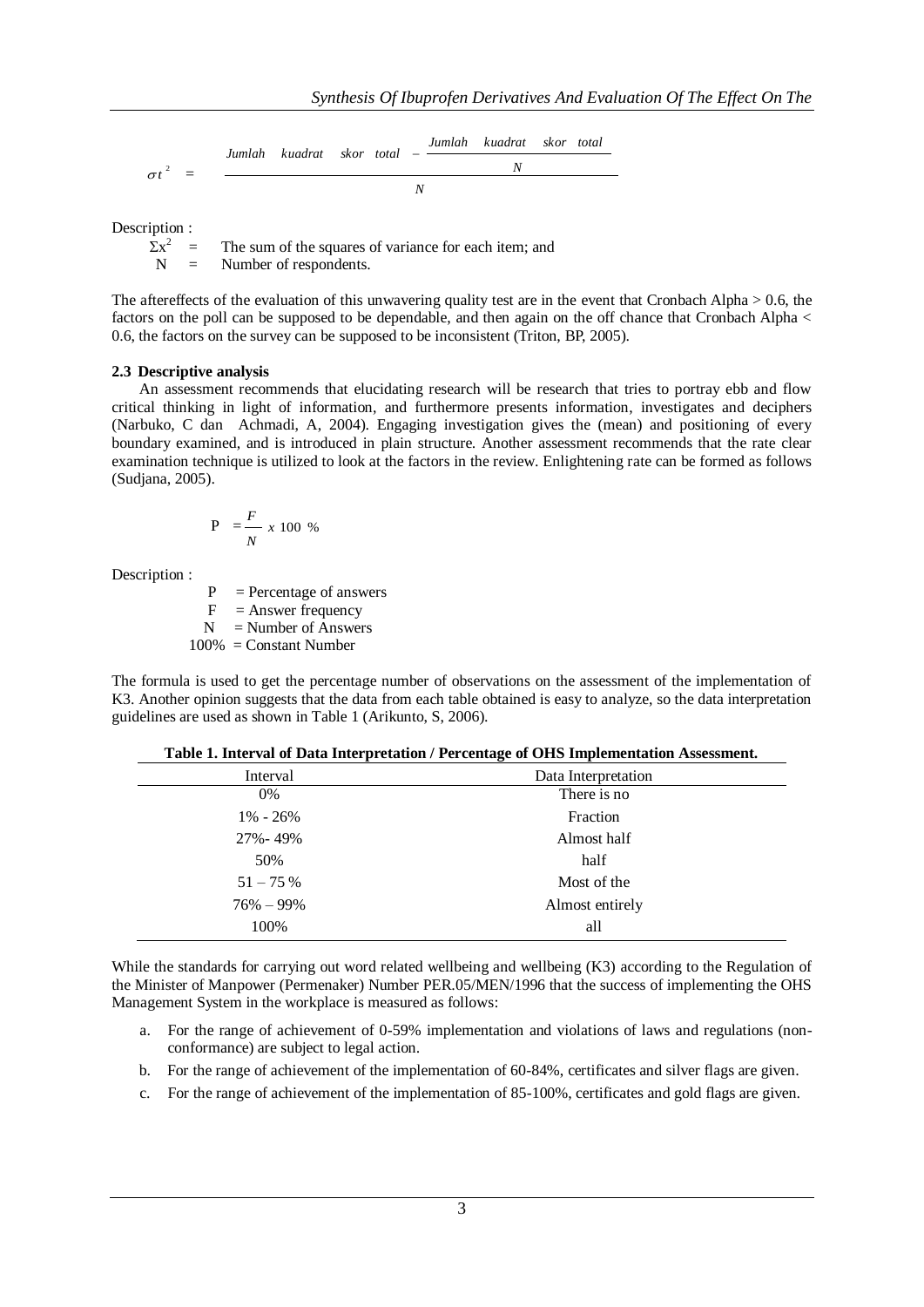# **III. RESULTS AND DISCUSSIONS**

#### **3.1 Validity Test**

In light of the aftereffects of the information handling on the legitimacy test, it very well may be inferred that all assertions contained in the poll are altogether substantial, that is, all assertions in the survey have a worth of Rcount > Rtable.

## **3.2 Reliability Test**

In view of the consequences of the information handling on the dependability test, it very well may be presumed that every one of the factors contained in the survey are no doubt solid, that is, all factors in the poll have a Conbrach Alpha worth  $> 0.6$ .

## **3.3 Descriptive Percentage**

In view of the aftereffects of the information handling got in the unmistakable examination of rates, the size of the numbers should be visible in the rundown table as follows:

**Table 2. Causes of Work Accidents**

| No.           | Description                           | Frequency    | Percentage<br>(%) | Rank                  |  |  |
|---------------|---------------------------------------|--------------|-------------------|-----------------------|--|--|
|               | <b>Causes of Work Accidents</b>       |              |                   |                       |  |  |
|               | Workers not wearing PPE               | 42           | 84                |                       |  |  |
| $\mathcal{L}$ | <b>Sick Worker Condition</b>          | 0            | $\Omega$          |                       |  |  |
| 3             | <b>Less Skilled Workers</b>           | 0            | $\Omega$          |                       |  |  |
| 4             | Workers Not Obeying Work Instructions | 5            | 10                | $\mathcal{D}_{\cdot}$ |  |  |
| 5             | Less Experienced Workers              | 0            | $\Omega$          |                       |  |  |
| 6             | Workers Are Not Careful               | 3            | 6                 | 3                     |  |  |
|               |                                       | 50<br>Amount | 100               |                       |  |  |

| Table 3. Type of Accident |                                           |           |  |
|---------------------------|-------------------------------------------|-----------|--|
| No.                       | Description                               | Frequency |  |
|                           | Type of Accident                          |           |  |
|                           | Hit by Sharp Objects                      | 10        |  |
| $\mathfrak{D}$            | <b>Exposed to Steel/Concrete Material</b> | 13        |  |
| 3                         | Struck by Steel/Concrete Circuit          | 8         |  |
| 4                         | Pinched                                   | 15        |  |
| 5                         | Falling from a height                     | 1         |  |
| 6                         | Punctured Steel / Concrete Material       | 3         |  |
|                           | Amount                                    | 50        |  |

## **Table 4. Reasons for Workers Not Wearing PPE**

| No. | Description                                | Frequency    |
|-----|--------------------------------------------|--------------|
|     | <b>Reasons for Workers Not Wearing PPE</b> |              |
|     | Annoying / Uncomfortable While Working     | 30           |
| 2   | Not Provided By The Company                | 0            |
| 3   | Insufficient Inventory                     | 3            |
| 4   | No Sanctions                               | 0            |
| 5   | Follow Your Worker                         | 9            |
| 6   | No Danger                                  | 8            |
|     |                                            | 50<br>Amount |

**Table 5. Consequences of Accidents**